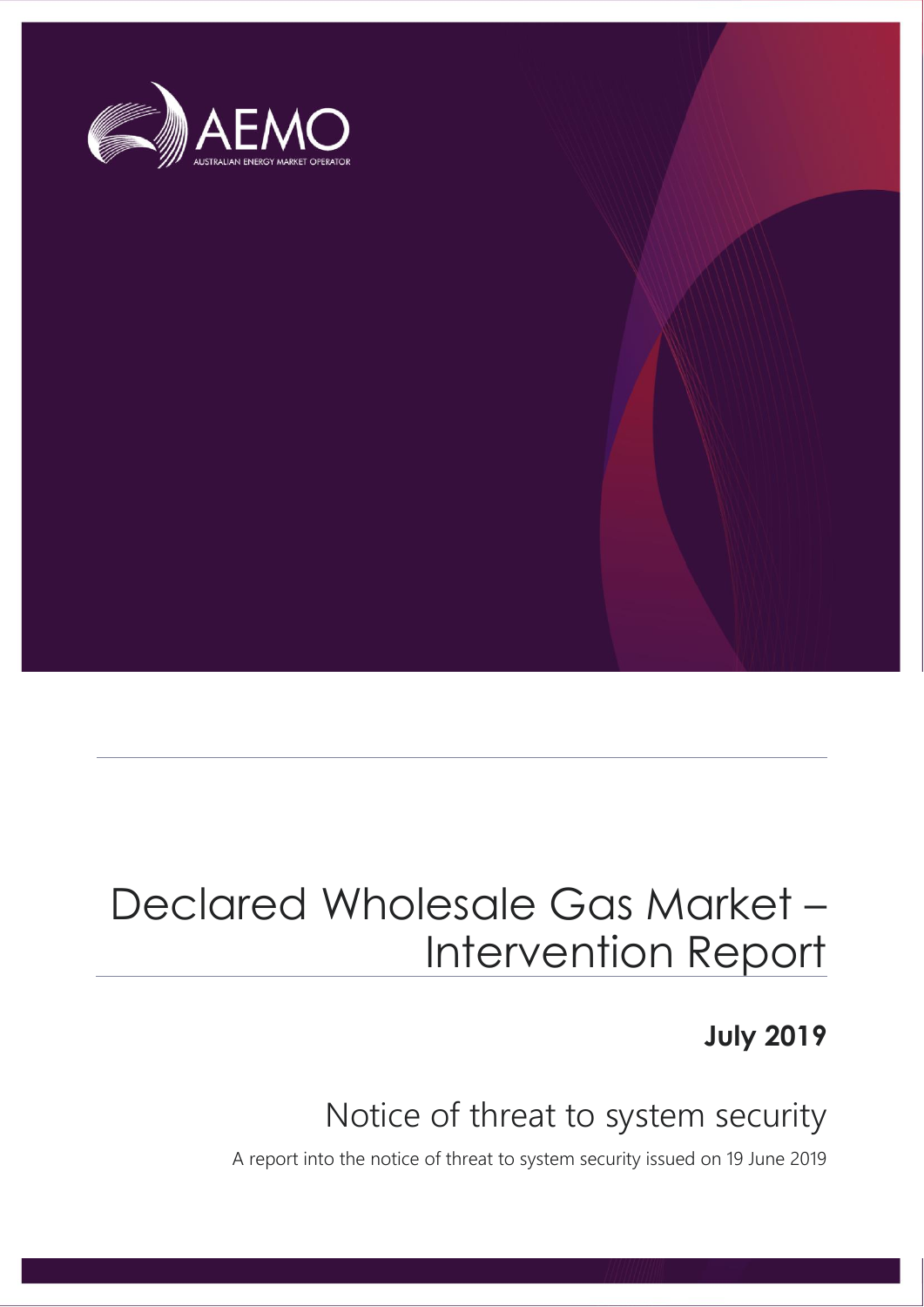# **Important notice**

#### **Purpose**

AEMO has prepared this report pursuant to rule 351 of the National Gas Rules, using information available as at 27 June 2019, unless otherwise specified.

#### **Disclaimer**

AEMO has made every effort to ensure the quality of the information in this report but cannot guarantee its accuracy or completeness. Any views expressed in this report are those of AEMO unless otherwise stated and may be based on information given to AEMO by other persons.

Accordingly, to the maximum extent permitted by law, AEMO and its officers, employees and consultants involved in the preparation of this report:

- make no representation or warranty, express or implied, as to the currency, accuracy, reliability or completeness of the information in this report; and
- are not liable (whether by reason of negligence or otherwise) for any statements or representations in this report, or any omissions from it, or for any use or reliance on the information in it.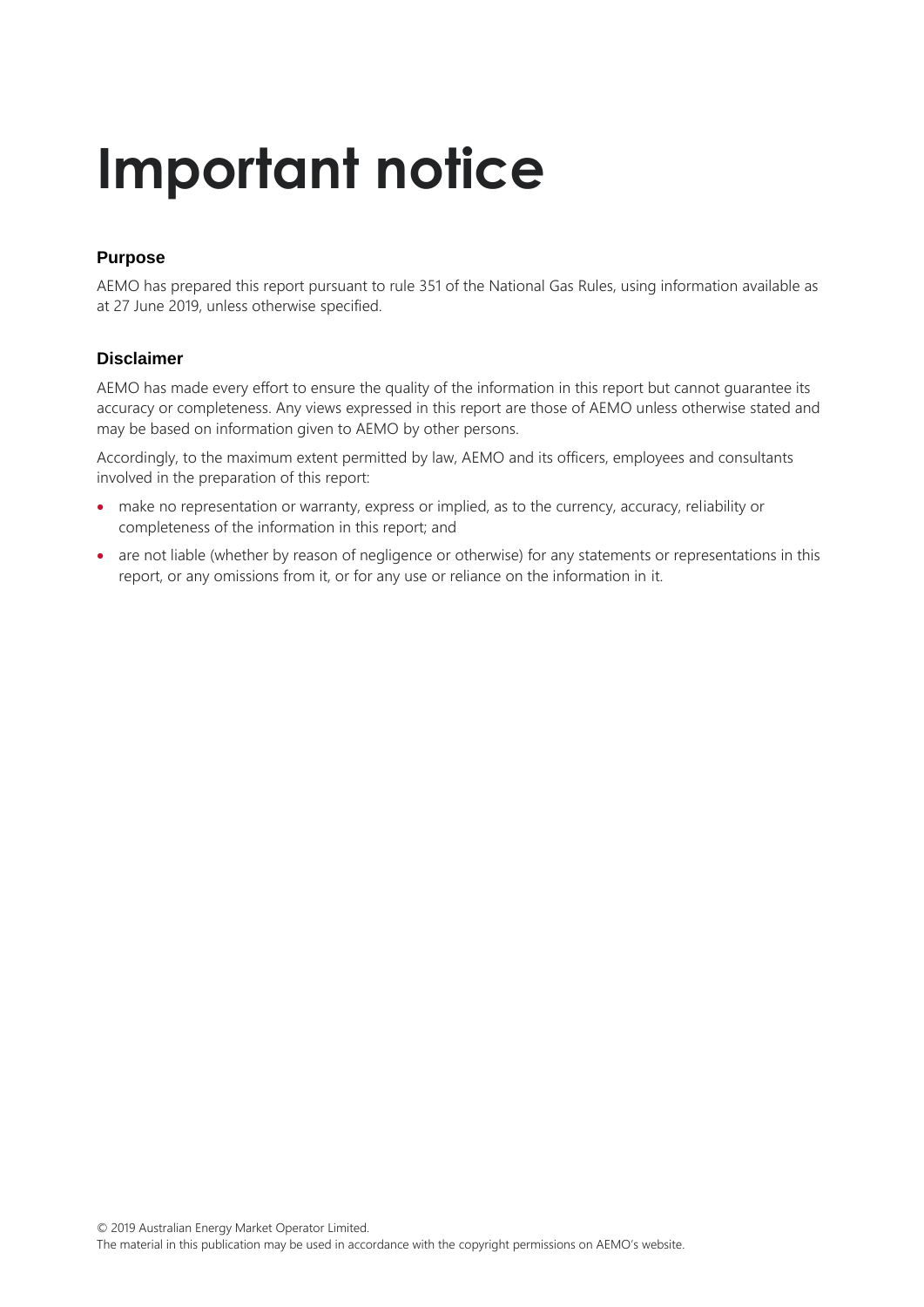## **Contents**

| 1.  | Introduction                             | 4 |
|-----|------------------------------------------|---|
| 2.  | <b>Event Summary</b>                     | 4 |
| 3.  | <b>Assessment of event</b>               | 5 |
| 3.1 | Adequacy of Part 19 of the NGR           | 6 |
| 3.2 | Appropriateness of actions taken by AEMO | 7 |
| 3.3 | Costs of intervention                    |   |
| 4.  | Conclusion                               | 7 |
| A1. | Chronology                               | 9 |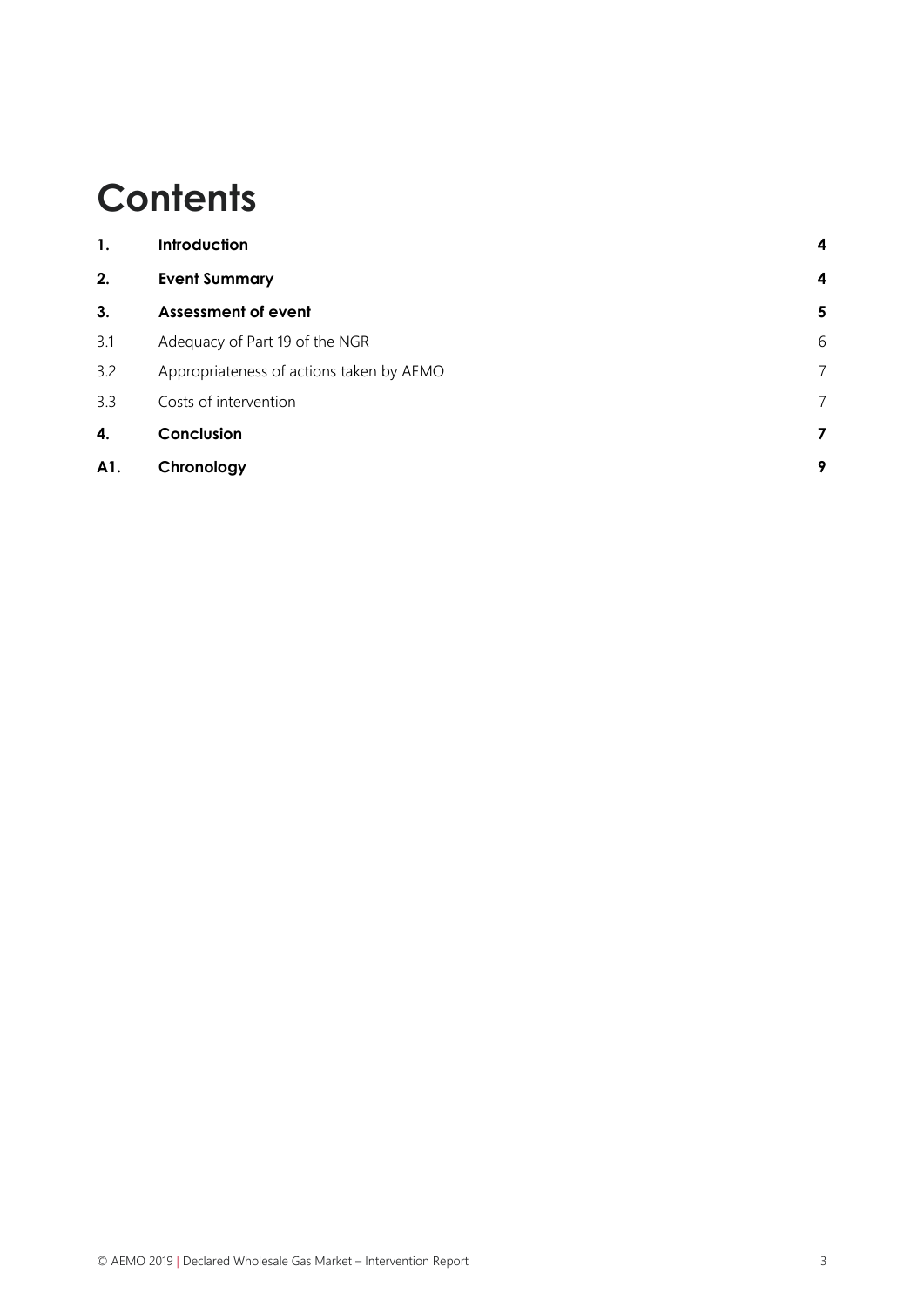# <span id="page-3-0"></span>**1. Introduction**

AEMO issued a notice of a threat to system security in the Victorian Declared Wholesale Gas Market (DWGM) for gas day 19 June 2019.

Rule 351 of the National Gas Rules (NGR) requires that AEMO investigate and prepare a report following an event which is or may be a threat to system security. Rule 351 also requires that AEMO assess and advise on:

- the adequacy of the provisions of the NGR relevant to the event or events;
- the appropriateness of actions taken by AEMO in relation to the event or events; and
- the costs incurred by AEMO and Registered participants as a consequence of responding to the event or events.

<span id="page-3-1"></span>This report is published in accordance with rule 351(2) of the NGR. All times used in this report are AEST.

### **2. Event Summary**

Cold temperatures had been forecast for Victoria on 19 June 2019, with a forecast minimum of 6.2°C and maximum of 11°C. At the 6am schedule the forecast system demand, for the Victorian Declared Transmission System (DTS) was 1,061 TJ with 99 TJ of Gas-fired Power Generation resulting in a total forecast of 1,160 TJ.

At around 08.30 hrs unit 3 of the Loy Yang A (LYA3) coal power station came offline<sup>1</sup>, which at the time accounted for approximately 8% of the generation in Victoria. Wind generation in Victoria was also forecast to be low reaching only 11 MW in the evening. This combination of low wind and the loss of a large coal generating unit resulted in higher GPG compared to what had been forecast at the 6.00 am schedule, with actual GPG demand of 189 TJ for the gas day as shown in Figure 1.



Figure 1 Forecast GPG at 6.00 am and actual GPG demand for 19 June 2019

 $\overline{a}$ 

<sup>1</sup> The rebid reason for the unit coming offline was "0830~P~010 Unexpected/Plant limits~106 Aux/Plant failure"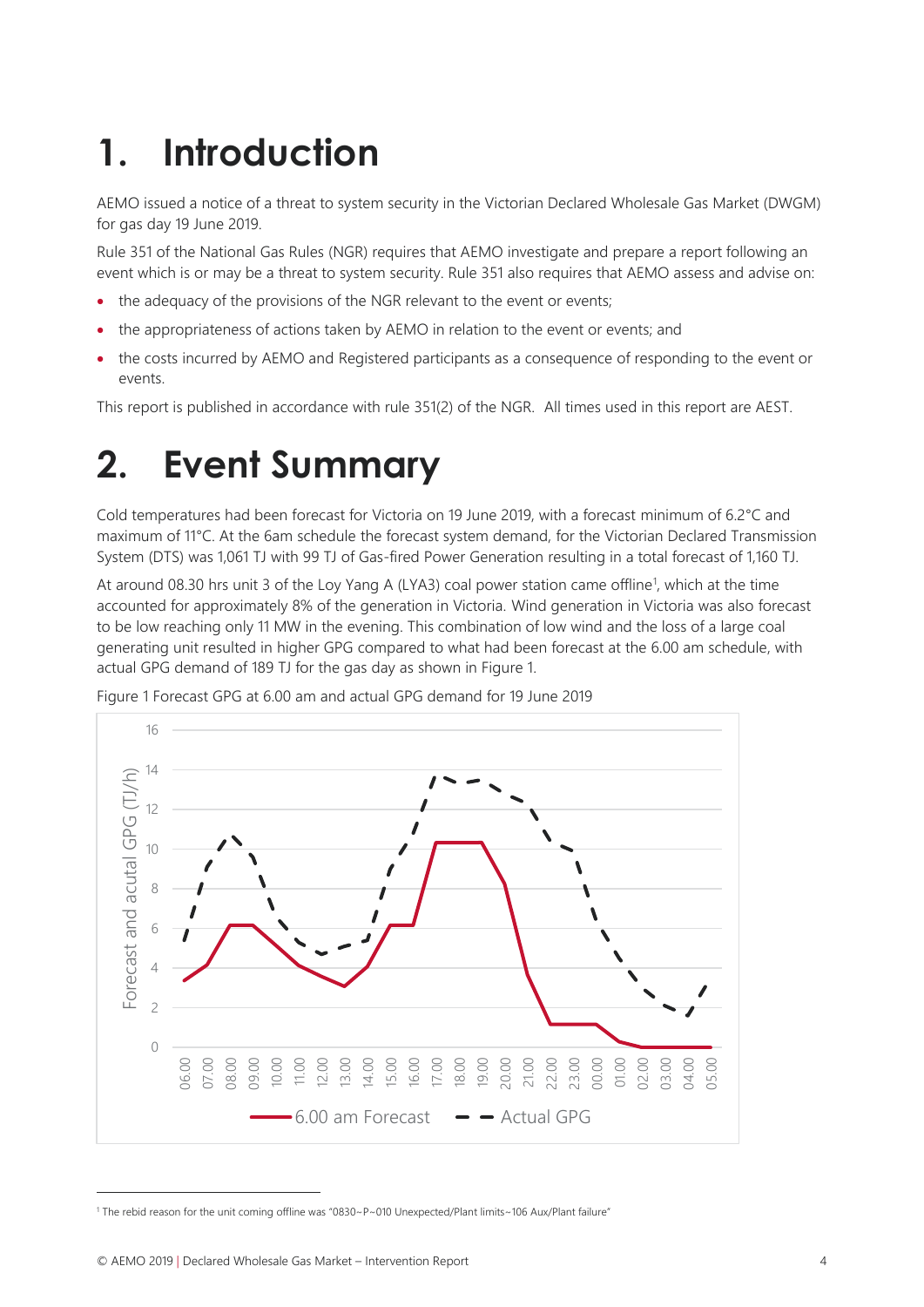Changes in GPG profiles, throughout the day, resulted in inaccurate forecasting of GPG usage. For example, Laverton North Power Station updated their National Electricity Market (NEM) dispatch offers at 15.00 hrs. This change in profile extended a potential 3.5-hour run (17.00 hrs to 20.30 hrs) into a 9-hour run (15.00 hrs to mid night). Jeeralang Power Station also updated their offers several times extending their dispatch over the evening peak. The timing of these changes to GPG dispatch resulted in uncertainty as to the total usage in the GPG forecasts for each of the scheduling intervals, as shown in Figure 2.



Leading into the 6.00 pm schedule, AEMO modelling indicated the pressure at Dandenong City Gate (DCG) Inlet would fall to 3,500 kPa, relative to the limit of 3,300 kPa<sup>2</sup>. Given the cold weather, and uncertainty with GPG forecasts AEMO notified the market of a threat to system security at 17.57 hrs. To avoid the potential risk of breaching system pressures, AEMO intervened and scheduled 12 TJ of LNG in the 6.00 pm to 10.00 pm scheduling interval.

At 21.41 hrs, the DTS demand had reduced and pressure had stabilised. AEMO sent out a System Wide Notice to the market that the threat to system security for the gas day had ended.

The total demand on 19 June 2019 ended up as 1,225 TJ, comprising 1,036 TJ of system demand and 189 TJ of GPG.

<span id="page-4-0"></span>A chronology of events is included in Appendix A1.

### **3. Assessment of event**

This event was caused by higher than forecast system demand due to low temperatures coinciding with higher than forecast GPG due to the unplanned outage of a coal power station unit. The decision to issue a notice of a threat to system security was made for the following reasons:

- Uncertainty of GPG demand driven by low wind generation and LYA3 being offline; and
- The potential for DCG Inlet to breach 3,300 kPa.

 $\overline{a}$ 

<sup>&</sup>lt;sup>2</sup> Modelling provides an indication of future pressures in the DTS, and the degree of forecast error that the system can tolerate. In this case a difference of 200 kPa at DCG equates to a buffer of around 10-15 TJ.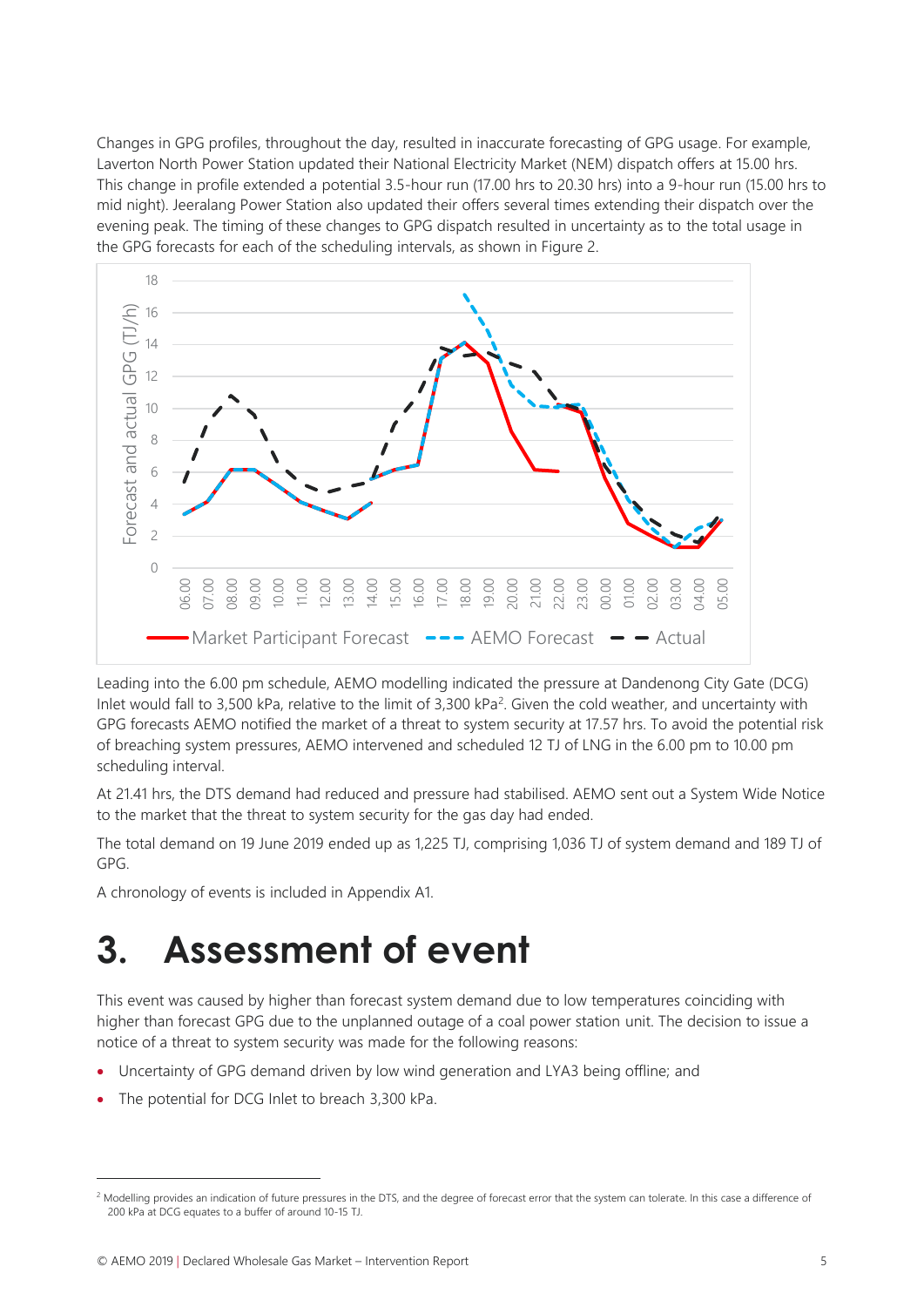### <span id="page-5-0"></span>3.1 Adequacy of Part 19 of the NGR

In response to this event, AEMO has assessed the application and adequacy of the NGR, with a primary focus on the following provisions:

- NGR 341 Notice of threat to system security
- NGR 351 Intervention Reports

#### 3.1.1 Notice of threat to system security

NGR 341 requires that if AEMO believes there is a potential threat to system security, it must notify Registered participants, without delay, the details of that threat to system security.

At 17.57 hrs AEMO notified the market of the threat to system security.

If AEMO reasonably considers that a threat to system security is unlikely to subside without intervention (NGR 343), AEMO must intervene in the market by taking any measures it believes are reasonable and necessary to overcome the threat to system security. The Dandenong City Gate Inlet requires an hour notice before becoming available for injection. Once available, the injection can increase quickly if required.

AEMO notes that NGR 343 specifies some of the options available to AEMO when intervening in the market are:

- Curtailment in accordance with the emergency curtailment list
- Increasing withdrawals
- Requiring gas to be injected which is available but not bid into the market
- Injecting off-specification gas
- Requiring Registered participants to do any reasonable act or thing that AEMO believes necessary in the circumstances.

In this event, the higher than forecast demand from GPG was the cause of a potential pressure breach at DCG Inlet. The decision to inject gas from Dandenong LNG resolved this potential issue by scheduling out-ofmerit-order (injection bids above the market price)<sup>3</sup>. AEMO finds that the NGR provisions are adequate, however, AEMO considers that further review and consultation should be undertaken with regards to:

• The need to issue a threat to system security to constrain on gas that has already been bid into the market

As the LNG is gas that has already been bid into the market, AEMO notes that it may be within the current Rules for AEMO to constrain on gas that has already been bid in without needing to notify the market of a threat to system security (NGR 213, 214 and 215). However, this would need to consider existing constraints and system security.

Subject to further consideration of the NGR provisions, on initial assessment, this would require minor changes to the following AEMO Market Procedures:

- Wholesale Market System Security Procedures (Victoria)
- Wholesale Market Gas Scheduling Procedures (Victoria)

#### 3.1.2 Intervention Report Timing

NGR 351 places an obligation on AEMO to publish an Intervention Report within 10 business days after the event. AEMO has previously raised this as concern given the limited time this placed on AEMO to conduct a thorough investigation, given the requirement to assess:

• the adequacy of the Rules;

 $\overline{a}$ 

• the appropriateness of actions taken by AEMO; and

<sup>&</sup>lt;sup>3</sup> The bids at Dandenong LNG are scheduled in merit order, however, they are not in merit order when considering the market-wide bids.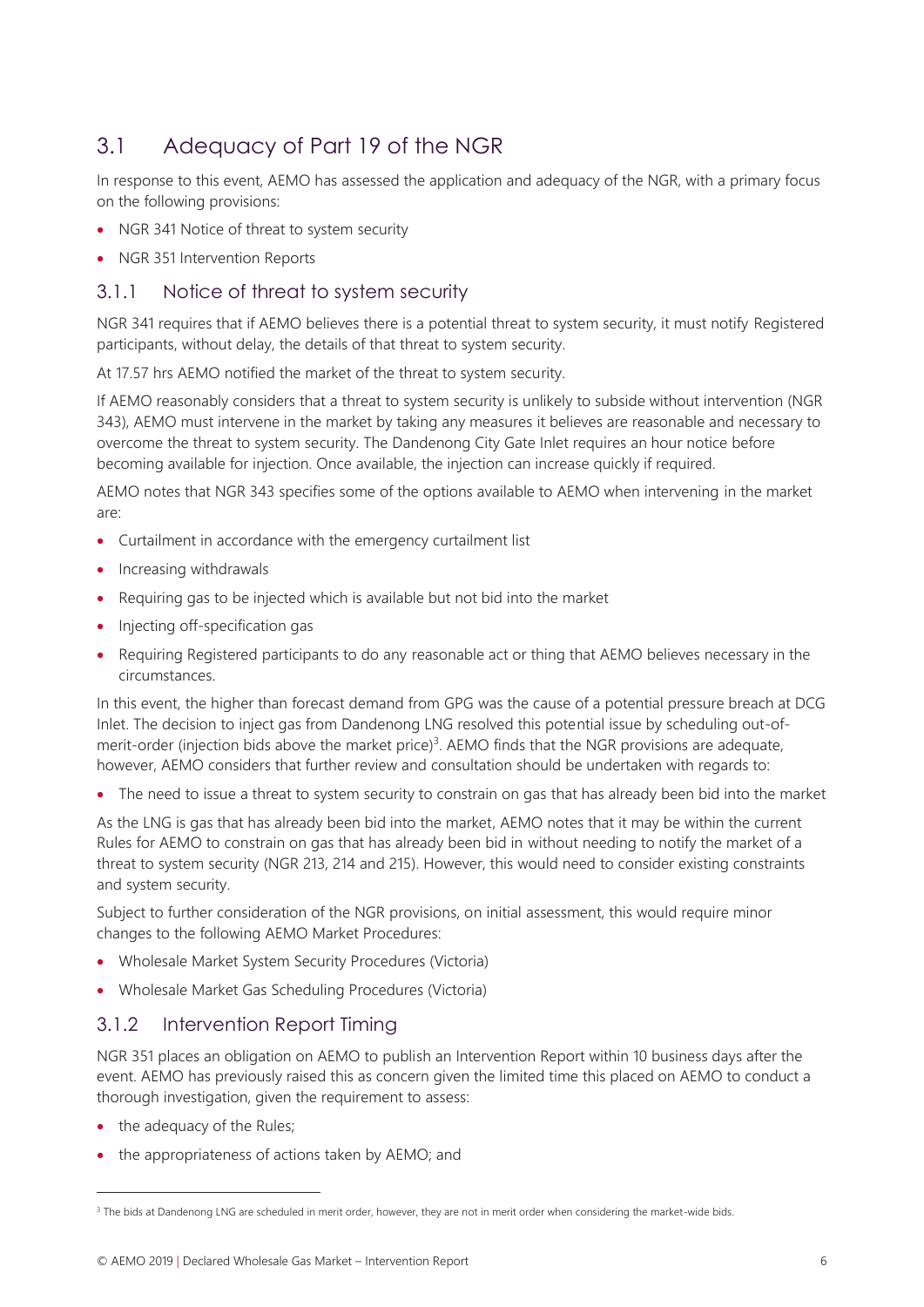• the costs incurred by AEMO and Registered participants as a consequence of responding to the event or events.

AEMO has reviewed this and AEMO intends to adopt the following approach to reporting on these events, wherever possible:

- Investigate and publish a report based on immediately available data within 10 business days of the relevant event.
- Where not all information necessary to complete the required assessment is available, that report will be flagged as preliminary, with a final report to be published once the additional information is received and analysed.

For the purposes of this report, AEMO believes it has all necessary information and does not intend to publish a subsequent report.

### <span id="page-6-0"></span>3.2 Appropriateness of actions taken by AEMO

AEMO's objectives during this event were to:

- Operate in accordance with the NGR and the Wholesale Market Procedures;
- Limit the risk of involuntary curtailment to customers including Gas Powered Generation;
- Alleviate the threat to system security and return the DTS to normal operating conditions.

NGR 206 requires that AEMO schedule injections into and withdrawals from the DTS in accordance with bids and must:

- Comply with the gas scheduling procedures; and
- Use its reasonable endeavours to operate within the system security procedures.

AEMO took all reasonable steps to model and re-model the forecast demand from GPG and the system at each schedule. The higher than forecast GPG usage as a result of the unplanned outage of LYA3 and cold temperatures resulted in higher than forecast demand and reduced pressure at the DCG Inlet. AEMO has reviewed its actions for this event to issue a notice of a threat to system security and inject 12 TJ of LNG and considers the response to be appropriate.

AEMO did not request a market response as Market Participants would not have been able to respond given the timing of issuing the notice of a threat to system security.

AEMO successfully produced a 6.00 pm schedule and maintained system security through the scheduling of out-of-merit-order gas from Dandenong LNG.

### <span id="page-6-1"></span>3.3 Costs of intervention

In response to the notice of a threat to system security issued for gas day 19 June 2019, AEMO scheduled 12 TJ of out-of-merit-order Dandenong LNG injections. This was consistent with the approach outlined in the market notices issued to Market Participants.

The market impact resulting from this event was in the form of ancillary payments, and corresponding uplift payments, of \$36,133.

### <span id="page-6-2"></span>**4. Conclusion**

AEMO issued a notice of a threat to system security in the Victorian DWGM for gas day 19 June 2019. AEMO scheduled 12 TJ of out-of-merit-order LNG injections at the 6.00 pm schedule.

This resulted in \$36,133 of uplift payments.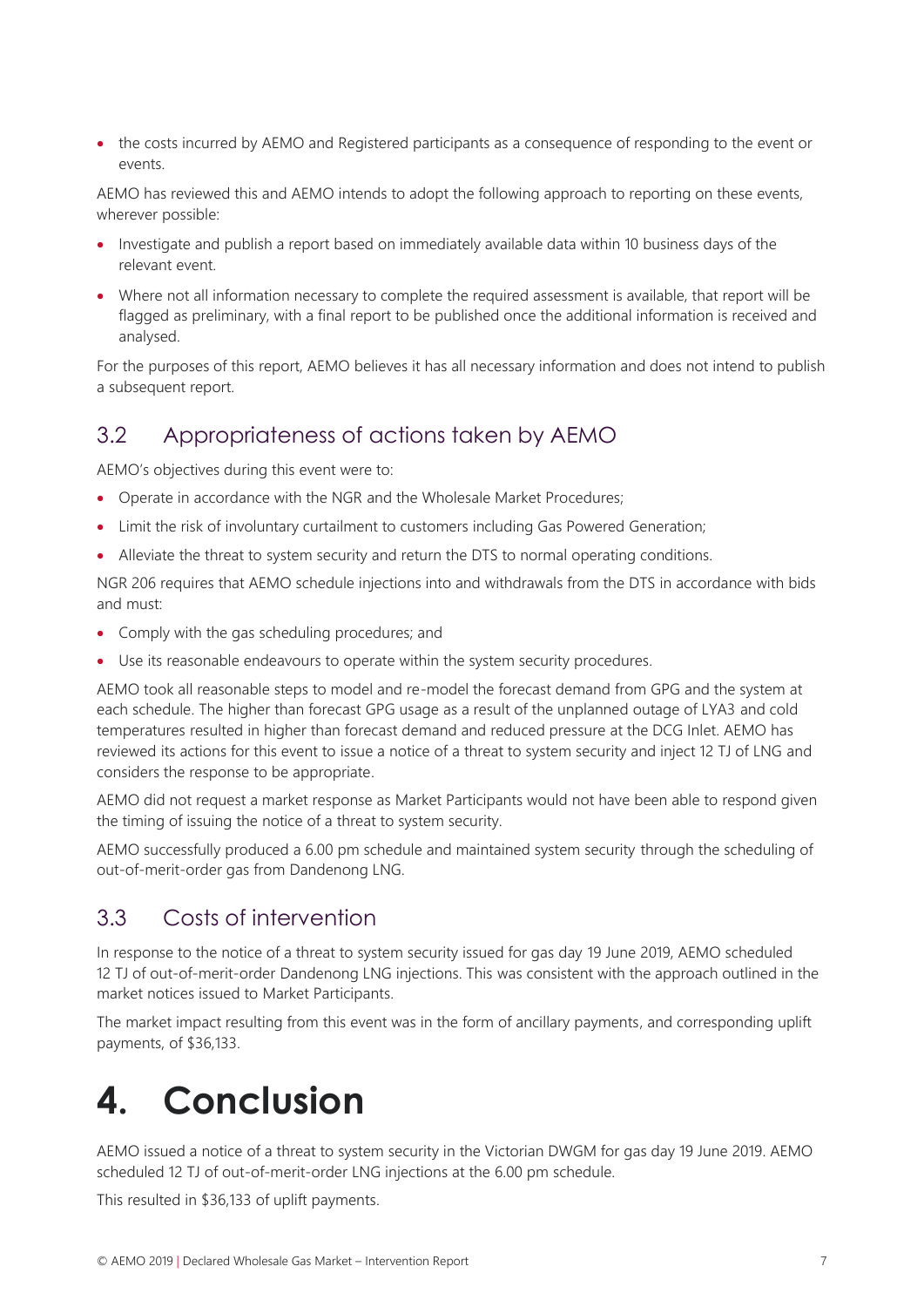AEMO has assessed the application and adequacy of associated NGR provisions and finds that these provisions were applied correctly.

AEMO has highlighted several provisions within the Rules where further review could be conducted to change the way AEMO operates in these events into the future. AEMO intends to raise these issues with the Gas Wholesale Consultative Form.

Please direct any feedback or questions regarding this report to [GasMarket.Monitoring@aemo.com.au.](mailto:GasMarket.Monitoring@aemo.com.au)